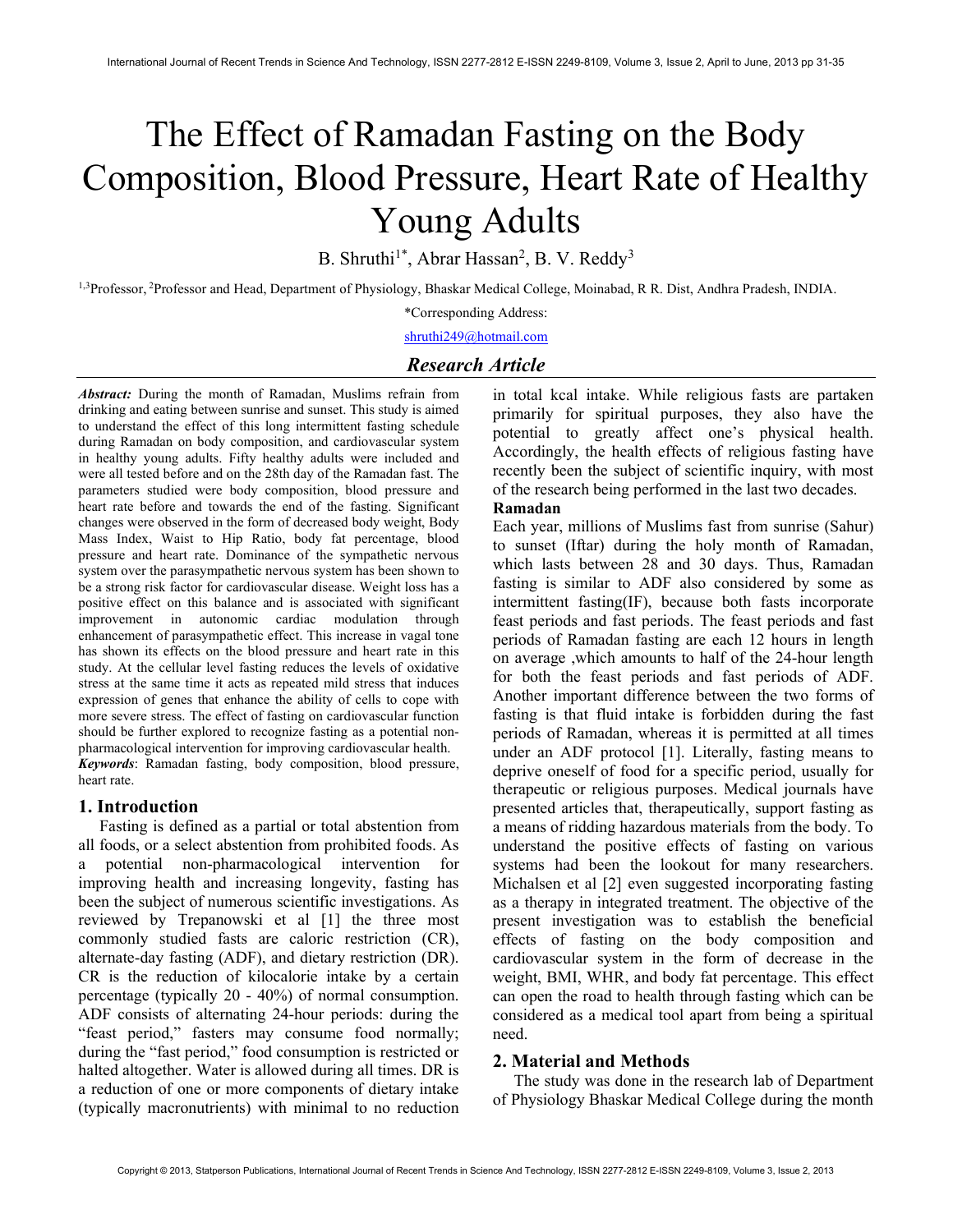of Ramadan in the year 2011(aug & sept).This study has been approved by the Institutional Ethical Committee. The study population was among the students and interns of Bhaskar Medical College & General Hospital who were practicing the fast during Ramadan.50 young adults in the age group 18-24yrs were included in the study after taking consent. Only normal adults with no medical history were included in the study.6 could not come back towards the end of the fast due to personal reasons. Data was collected from 44 men & women. Each subject was studied twice for each of the parameters mentioned below firstly before the fasting and next on the  $28<sup>th</sup>$  day of the fasting (3).Morning hours were chosen for all the recordings. All the participants were healthy with no history of any medical illness. They all had been fasting every year following the regimen of Ramadan fasting.

### 2.1Body composition

Each subject's Height (in m) & weight (in kg) were recorded and the BMI (Body Mass Index) was calculated as: weight in  $kg/Height$  in  $m^2$ . Waist circumference (WC) & Hip Circumference (HC) were measured using a measuring tape.WHR was calculated as the ratio of WC/HC.

#### 2.1.1Body fat percentage

The body fat percentage is a measure of fitness level, since it is the only body measurement which directly calculates a person's relative body composition without regard to height or weight. The body fat percentage of is the total mass of fat divided by total weight. Body fat includes essential body fat and storage body fat. Essential body fat is necessary to maintain life and reproductive functions. The percentage of essential body fat for women is greater than that for men, due to the demands of childbearing and other hormonal functions. Storage body fat consists of fat accumulation in adipose tissue, part of which protects internal organs in the chest and abdomen. A number of methods are available for determining body fat percentage, such as measurement with calipers or through the use of bioelectrical impedance analysis. The skin fold estimation methods are based on a skin fold test, also known as a pinch test, whereby a pinch of skin is precisely measured by calipers at several standardized points on the body to determine the subcutaneous fat layer thickness. These measurements are converted to an estimated body fat percentage by an equation. Some formulas require as few as three measurements, others as many as seven. The accuracy of these estimates is more dependent on a person's unique body fat distribution than on the number of sites measured. As well, it is of utmost importance to test in a precise location with a fixed pressure.

## 2.1.1.1Skinfold Testing Location

Skin fold thickness was measured using skin fold calipers. The sites selected were as per the requirements. Four sites were chosen on the front of the arm, back of the arm, at the back and sides. Measurements were taken on both sides by Slim Guide Skin fold Fat Caliper and the values were properly screened to calculate the fat %.Body fat percentage was calculated using the table provided in the manual given along with the instrument."How to Measure Your % Body fat" that provides body fat calculation charts for using 1, 2 and 4 testing locations. The following four sites were chosen:

a) The back of upper arm (Triceps) is located halfway between the shoulder and elbow joints. The skin fold is taken in a vertical direction on the center of the back of the arm.



b) The Front of upper arm (Biceps) is located halfway between the shoulder and elbow joints. The skinfold is taken in a vertical direction on the center of the front of the arm.



c) Located just below the shoulder blade (Subscapular). The skinfold is taken at a 45<sup>°</sup> angle.



d)Waist (Suprailiac) is located just above the iliac crest, the protrusion of the hip bone, a little towards the front from the side of the waist. The skinfold is taken horizontal.

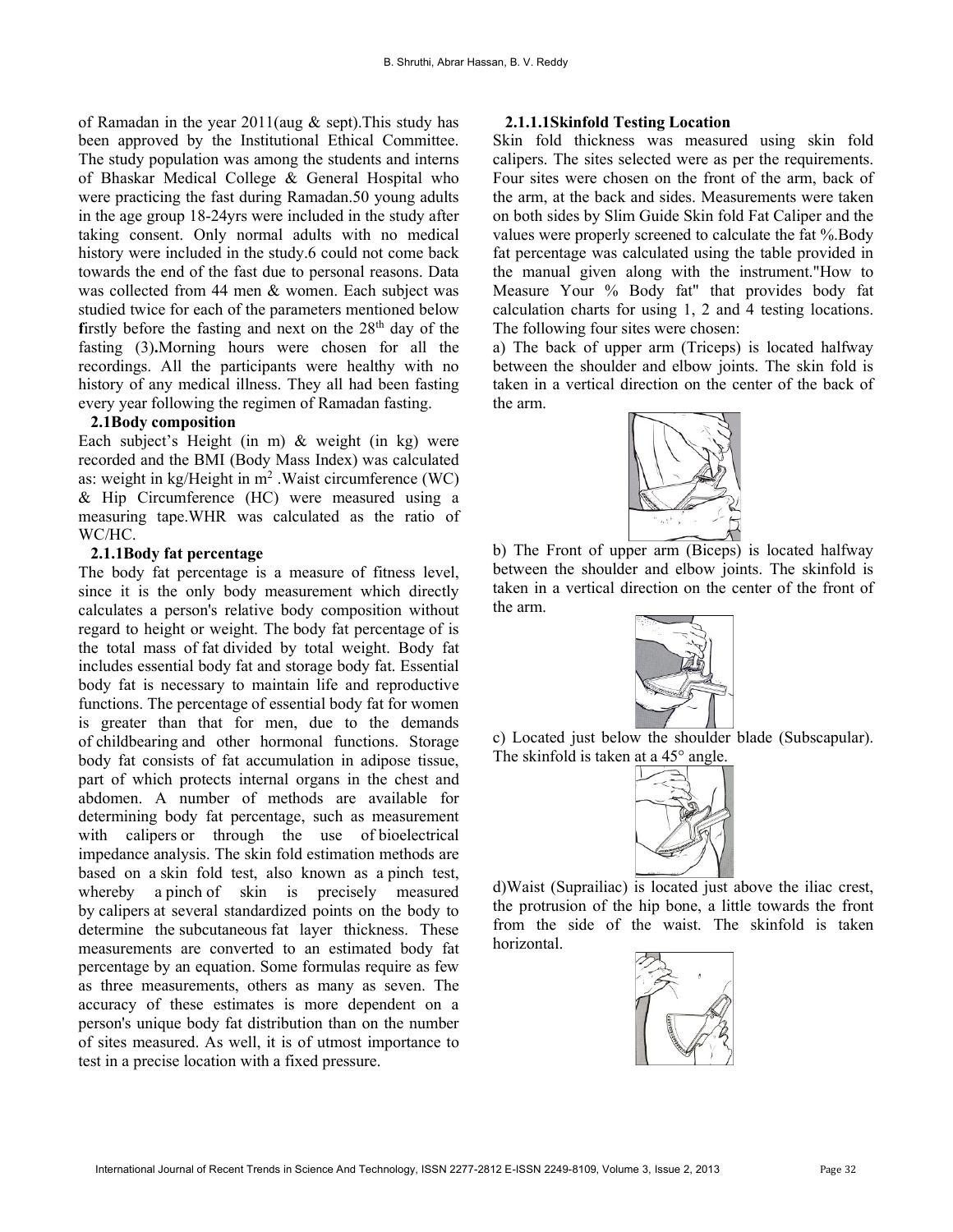#### 2.1.1.2-Skinfold Testing Technique

Thumb and index finger of left hand were used to pinch an area of skin wide enough to get a good fold.





The fold of skin and underlying layer of fat was pulled out with left hand away from the body. Muscle is firm and does not come into a fold with the skin and fat. While holding the skinfold with the left hand, the jaws of the calipers was placed about 1/4" from the fingers of the left hand. The trigger of the caliper was released so the entire force of the jaws are on the skinfold. Without releasing the skinfold with the left hand, the force of the caliper was let to creep a bit for a few seconds to settle to the correct reading. The measurements were noted down from all the four locations and the body fat percentage was calculated.



2.2 Blood pressure (BP) was recorded with the sphygmomanometer in mmHg under quiet conditions. A 12 lead Schiller's ECG machine was used to record the heart rate

Paired sample statistics of T test was used to calculate the mean and Standard error of mean and the significance stated using SPSS.

Various confounding factors were taken care, by advising the subjects to follow a common daily fasting time. As the subjects belong to same geographical area, the cultural habits and type of diet is more or less the same and may not have shown there influence on the health related effects of fasting.

## 3. Results

The Table-1 shows the anthropometric values before and towards the end of the fasting. Body weight, BMI, WC, WHR & Body fat percentage decreased significantly at the end of fasting as shown in the chart 1 & 2 also.

Table 1: Anthropometric values before and at the end of Ramadan  $(mean + SD)$ 

| $\cdots$      |                   |                   |           |  |
|---------------|-------------------|-------------------|-----------|--|
|               | Baseline          | $28th$ day        | $P$ value |  |
| Weight (Kg)   | $63.86 + 1.977$   | $63.27 + 1.968$   | < 0.001   |  |
| BMI $(Kg/m2)$ | $23.962 + .6683$  | $23.750 + .6721$  | 0.002     |  |
| WC (inch)     | $31.52 + .668$    | $30.60 + .690$    | < 0.001   |  |
| HC (inch)     | $38.15 + .498$    | $37.83 + .579$    | 0.142     |  |
| <b>WHR</b>    | $0.8164 + 0.0895$ | $0.8023 + 0.0932$ | 0.004     |  |
| Fat $%$       | $29.675 + 1.1929$ | $26.520 + 1.2626$ | < 0.001   |  |





Chart 2: WHR before & at the end of fast

The Table-2 depicts the changes seen in the BP and heart rate before and at the end of the fasting .SBP, DBP, MAP (as in the chart 3 as well) showed a highly significant decrease after the period of fasting. Heart rate was also significantly low at the end of the study as seen in chart 3.

Table 2: BP & HR values before and at the end of Ramadan (mean

| $+ SD$       |                    |                   |           |  |
|--------------|--------------------|-------------------|-----------|--|
|              | Baseline           | $28th$ day        | $P$ value |  |
| $SBP$ (mmHg) | $116.86 \pm 1.848$ | 110.59+1.984      | < 0.001   |  |
| $DBP$ (mmHg) | 84.41 $\pm$ 1.076  | $78.50 + 1.225$   | < 0.001   |  |
| $PP$ (mmHg)  | $32.45 + 1.413$    | $32.09 + 1.276$   | 0.697     |  |
| MBP (mmHg)   | $95.191 + 1.2099$  | $89.230 + 1.3714$ | < 0.001   |  |
| HR (/min)    | 82.23 $\pm$ 2.320  | $76.80 + 1.960$   | < 0.001   |  |



**Chart 3:** BP & HR before  $\&$  at the end of fast

#### 4. Discussion

Fasting during Ramadan affects the body composition to a great extent. In this study the body weight, BMI, WC, WHR & body fat percentage decreased after the fast. Similar findings were noted by Al-Hourani etal[4] Amir-Hossein Memari etal [5] Rashed [6],Fakhrzadeh et al[7], Hallak et al[8], Varady et al[9],Heilbronn et al[10],Mustafa et al[11],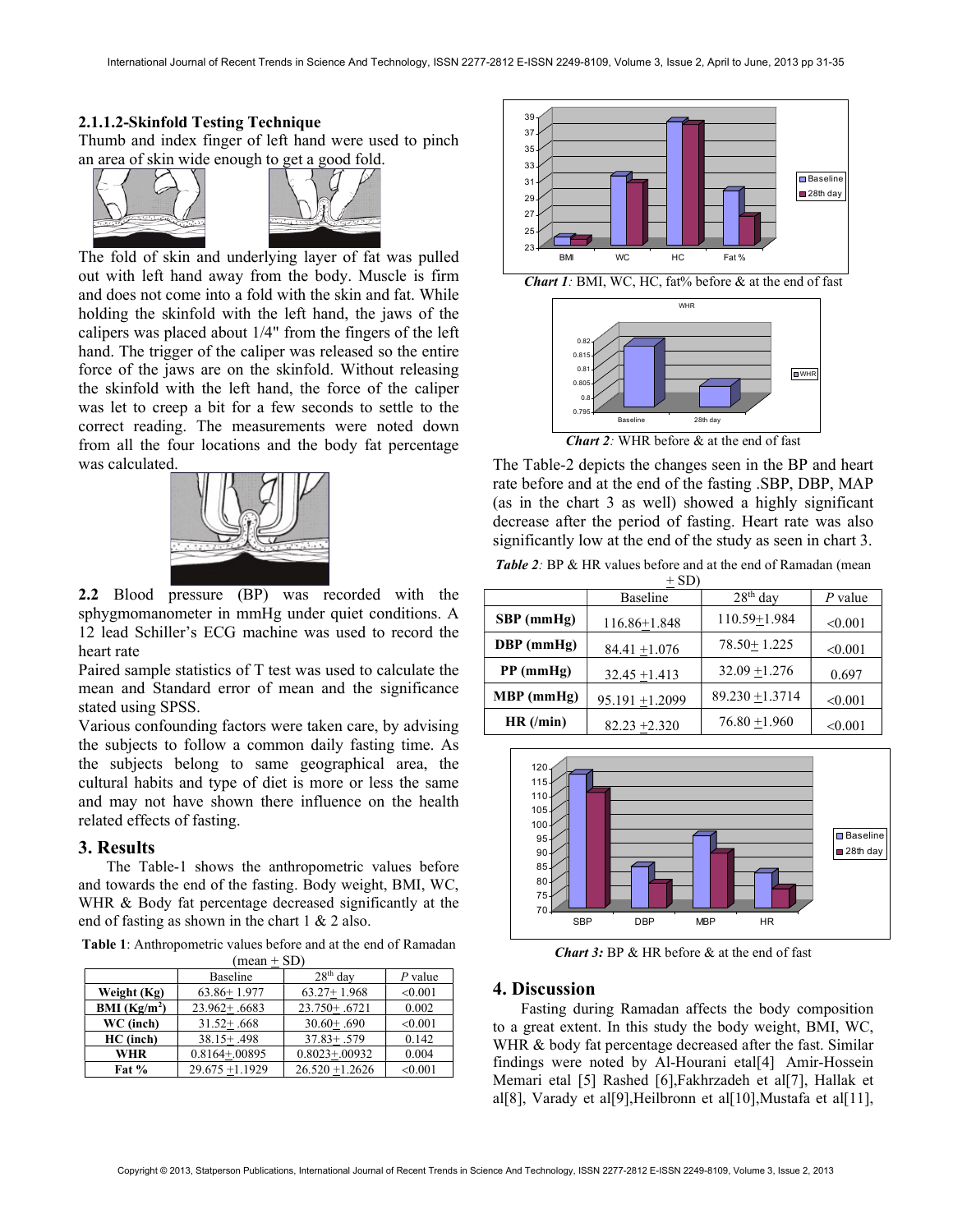Perk et al[12],Salehi et al[13]and Toda M et al<sup>[14]</sup>.Fakhrzadeh found decrease in WC after fast, as is our findings, and confirmed that Waist circumference is a more accurate reflection of visceral obesity, which is more strongly associated with insulin resistance, hypertension and dyslipidaemia and is a better predictor than BMI of vascular events such as stroke. Reduction of visceral adipocytes leads to a decreased concentration of free fatty acids in the portal vein due to a reduction in the rate of lipolysis, which leads to a reduction in hepatic gluconeogenesis and VLDL secretion. Faintuch J [15] found that all compartments diminished during fasting, but body fat was by far the most affected as also was found in this study. Keeping in mind the similarity between Ramadan fasting and ADF/IF several such studies can be referred for the positive effects of fasting. Various studies of Varady et al suggests that intermittent fasting is effective in decreasing body weight and fat mass and for the retention of lean mass as well[16]. ADF produces beneficial modulations in body fat distribution [17].Varady et al also studied the effects of CR and ADF regimens on parameters of adipose physiology, its link to indicators of chronic disease risk [18].They also proved that ADF may be protective even in the presence of High Fat diets [19]. It has been suggested that the decrease in body weight could be attributed to a decrease in fluid intake during the fast as also by decrease in glycogen-bound water stores, extracellular volume contraction secondary to a lower sodium intake, and a moderate degree of hypohydration with little loss of body tissue [20].Ramadan fasting is characterized by changes in meal schedule and frequency. Meals are exclusively nocturnal and less frequent, and consequently, this may affect energy and nutrient intake [21]. The SBP, DBP, MAP showed a highly significant decrease after the period of fasting as also observed by Dewanti etal[22], Varady et al[23], Pietrobelli[24] and Saleh[25]. Decreased systolic and diastolic blood pressure during Ramadan is explained by a reduction in body weight, given the reportedly strong association between BMI and both SBP and DBP[22].They have also shown that weight loss is associated with a decrease in arterial pressure, even when salt intake is not restricted[22]. It can also be attributed to the reduced fluid intake and disturbance in fluid balance observed during the fasting periods of that month [26]. Decrease in HR was similar to the findings of Mager et al [27] and Guy et al [28]. Fasting during Ramadan as per Kubati et al[29] has advantages in lowering BP and HR during the day and disadvantages in the evening and early morning. The effects of fasting on the blood pressure and heart rate can be attributed to an increase in vagal tone[30].Weight loss is associated with significant improvement in autonomic cardiac modulation through enhancement of parasympathetic modulation, which clinically translates into a decrease in heart rate[31]. Dominance of the sympathetic nervous system (SNS) over the parasympathetic nervous system (PNS) has been shown to be a strong risk factor for cardiovascular disease. Obesity and aging are associated

with increased SNS activity, and weight loss and/or exercise seem to have positive effects on this balance. Weight loss improves SNS/PNS balance especially when fasting is combined with exercise [32]. Garruti [37] at one time, referred to fasting, as the royal road to health and long life. Fasting is a popular method of detoxification for, rather quickly, the body can begin extricating the noxious materials, allowing the body to commence the healing process. Despite the lack of agreement as to the definition, the term hormesis as per Mager[27] has been used to reflect this phenomenon where by beneficial effects are achieved from exposure to a low intensity stressor. Fasting too is considered to be having the potential of hormesis which equips the body for a greater stress any time later. Fasting has been found to be beneficial by reducing the levels of oxidative stress as indicated by decreased oxidative damage to proteins, lipids, DNA; increased resistance to various types of stress including heat, oxidative, metabolic stress, enhanced immune function may be the physiological effects that may contribute to their abilities to increases health span[34],[35],[36]. Fasting also produces increased levels of brain-derived neurotrophic factor (BDNF)[38].Several studies show that fasting inhibits the production of TNF, IL-1, and IL-6 at the same time it does not affect the antinflammatory cytokine IL-10[27]. Goodrick etal found IF regimen to be a repeated mild stress that induces expression of genes that enhance the ability of cells to cope with more severe stress. These effects of fasting on body weight and life span are greatly dependent upon the genotype and age of initiation, may encourage us to start these habits at an early age[34].The beneficial effects of fasting has also been noted by Johnson et al on communicable diseases by improving resistance to infection[38].

## 5. Conclusions

In conclusion, fasting is a healthy method for improving the cardiovascular health. To explore the issue more extensively, its effect on other systems also can be studied for a generalized overview.

#### 6. Acknowledgement

The authors are grateful to the participants of this study for their full cooperation. They are also thankful to the biostatistician Sri. Balakrishna for his assistance in the statistics. Thanks also to the lab assistant Mr. Arun and the attenders Ms. Devi and Mr. Rajender for their help.

#### References

- 1. Trepanowski JF, Bloomer RJ. The impact of religious fasting on human health. Nutrition Journal, 9: 57:1-9,2010.
- 2. Michalsen A, Hoffmann B et al. Incorporation of fasting therapy in an integrative medicine ward: evaluation of outcome, safety, and effects on lifestyle adherence in a large prospective cohort study. J Altern Complement Med. Aug;11(4):601-7,2005.
- 3. Fakhrzadeh H, Larijani Bet al: Effect of Ramadan fasting on clinical and biochemical parameters in healthy adults. Ann Saudi Med, 23:223-226,2003.